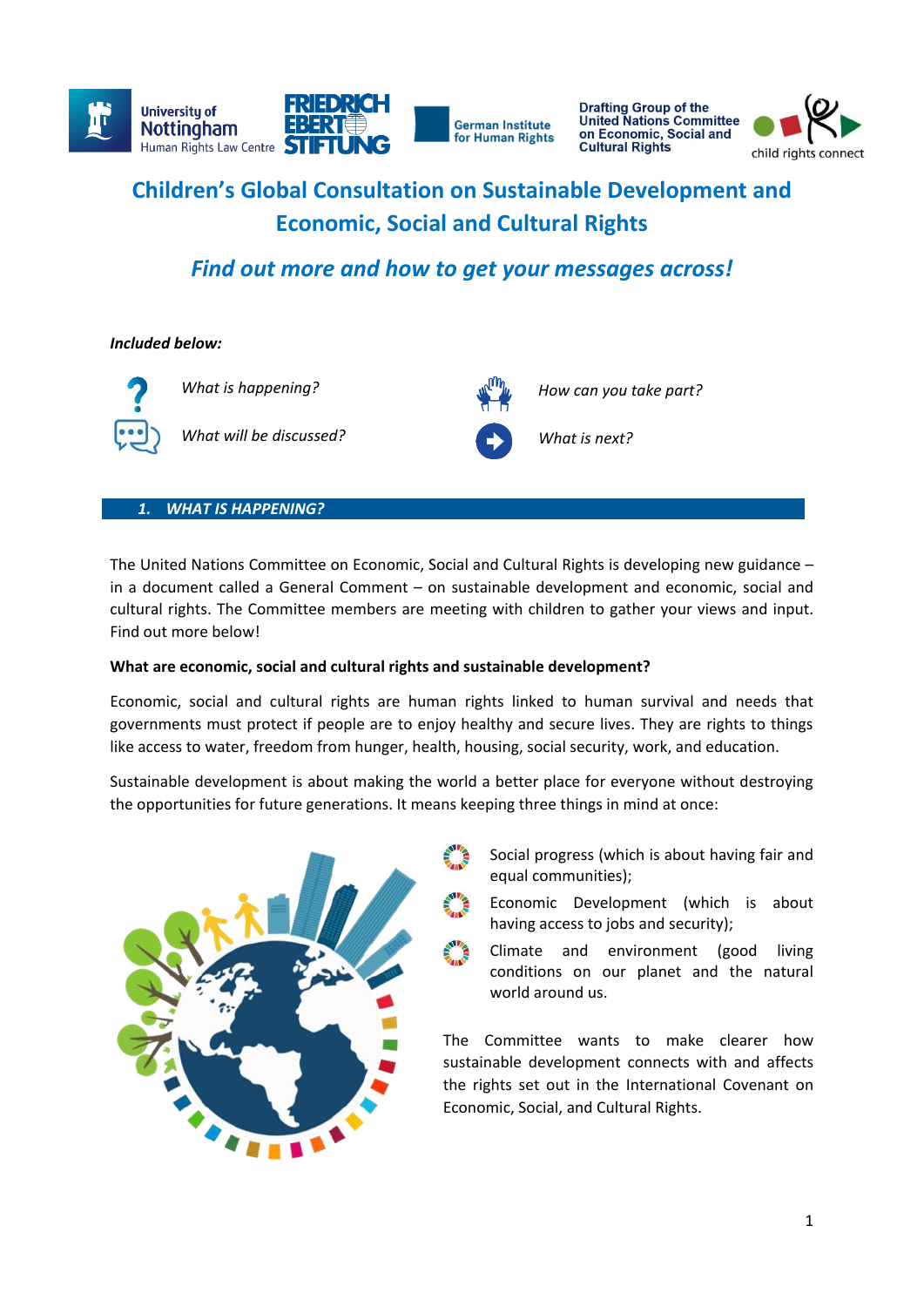**What is the International Covenant on Economic, Social and Cultural Rights?** 



**The International Covenant on Economic, Social and Cultural Rights (ICESCR**) is an important agreement by countries who have promised to protect human rights linked to human survival and needs, to ensure that people live healthy and secure lives. The Covenant makes clear what these rights are, who has these rights, and the responsibilities of governments. All the rights are connected, they are all equally important and they cannot be taken away from people.

 $\overbrace{ }^{(n)}$  Check out this [link](https://childrightsconnect.org/wp-content/uploads/2022/02/icescr-child_friendly_version.pdf) to learn more!

# **What is the United Nations Committee on Economic, Social and Cultural Rights?**



**The United Nations Committee on Economic, Social and Cultural Rights** (CESCR, or 'The Committee') was set up in 1985 and is a group of 18 people – that change every 4 years – who are independent experts in the areas covered by ICESCR. The Committee checks whether the ICESCR is being put into action by the 171 countries (also called States or State Parties) that have agreed to follow the standards included in it.

# **What is a General Comment?**

**General Comments** are written by the Committee to explain parts of ICESCR in more detail, for example about specific groups and issues. These General Comments give more guidance on how governments and other organisations and groups can better make these rights real.



# **Why do children's rights matter here?**

Your economic, social and cultural rights are impacted by the actions of States, by how they provide and respect these rights.

 $\widehat{C}^{(k)}$  Check out thi[s link](https://www.unicef.org/child-rights-convention) to learn more about children's rights!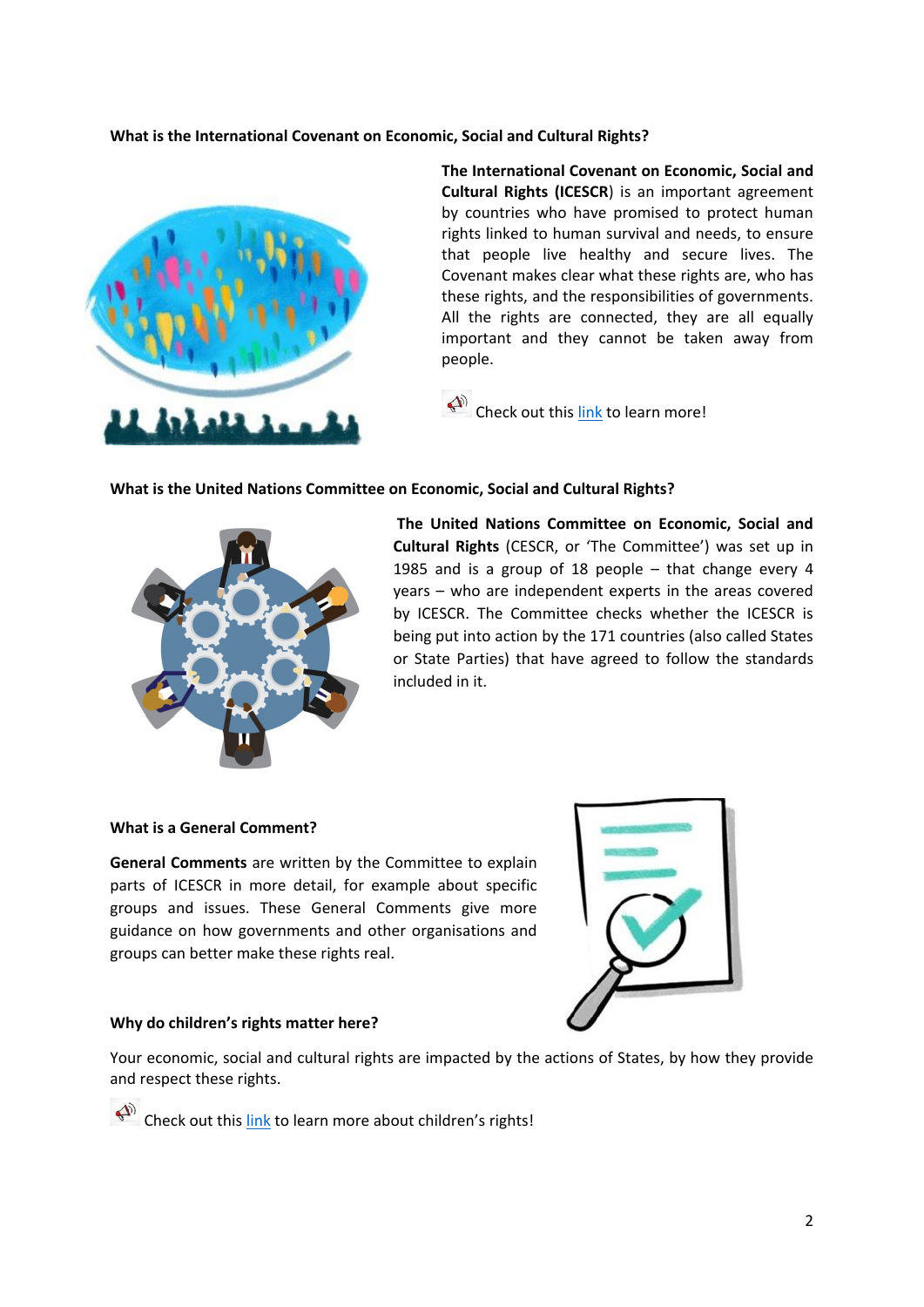# **2. HOW CAN YOU TAKE PART?**

**For the first time, the Committee members are meeting with children from all around the world to hear your views when developing its new General Comment.**



**When?** On the 5<sup>th</sup> and 6<sup>th</sup> of April 2022

**Time?** The meeting will last 2 hours. The time of the meeting depends on your time zone.

- Meeting for Asia and the Pacific: 5<sup>th</sup> April 2022 from 6.30 to 8.30 AM Central European Time (CET) (English)
- Meeting for Europe and Africa: 6<sup>th</sup> April 2022 from 10 AM to 12 Central European Time (CET) (English and French)
- Meeting for the Americas and the Caribbean: 6<sup>th</sup> April 2022 from 4.30 to 6.30 PM Central European Time (CET) (English and Spanish)



**Where?** Online (Zoom)

**In which languages?** The main languages for the consultations will be English, Spanish and French. Children speaking other languages can ask an adult to assist.

#### **3. WHAT WILL BE DISCUSSED?**

The Committee is looking into the following three themes. During the meeting, you can share your views by speaking to one or several of the themes mentioned or you can share your views about your own questions and topics. Feel free to choose whatever you prefer.

#### **Theme 1: Equality and non-discrimination**



A key part of sustainable development is for everyone to be able to participate in and benefit from sustainable development, including children.

Yet children in many parts of the world feel the effects of an unequal development and do so more than other groups. This is because children face greater risks of poverty and social exclusion when compared to many other groups. As well, the impact of environmental harm is often felt most severely by children and future generations who have contributed little or nothing to its making.

#### **Questions to stimulate your thinking:**



Think of how unequal development affects you and other children in exercising your economic, social, and cultural rights. For instance, access to water, food, freedom from hunger, health, housing, social security, work, and education. **How do you think States can address these unequal situations?**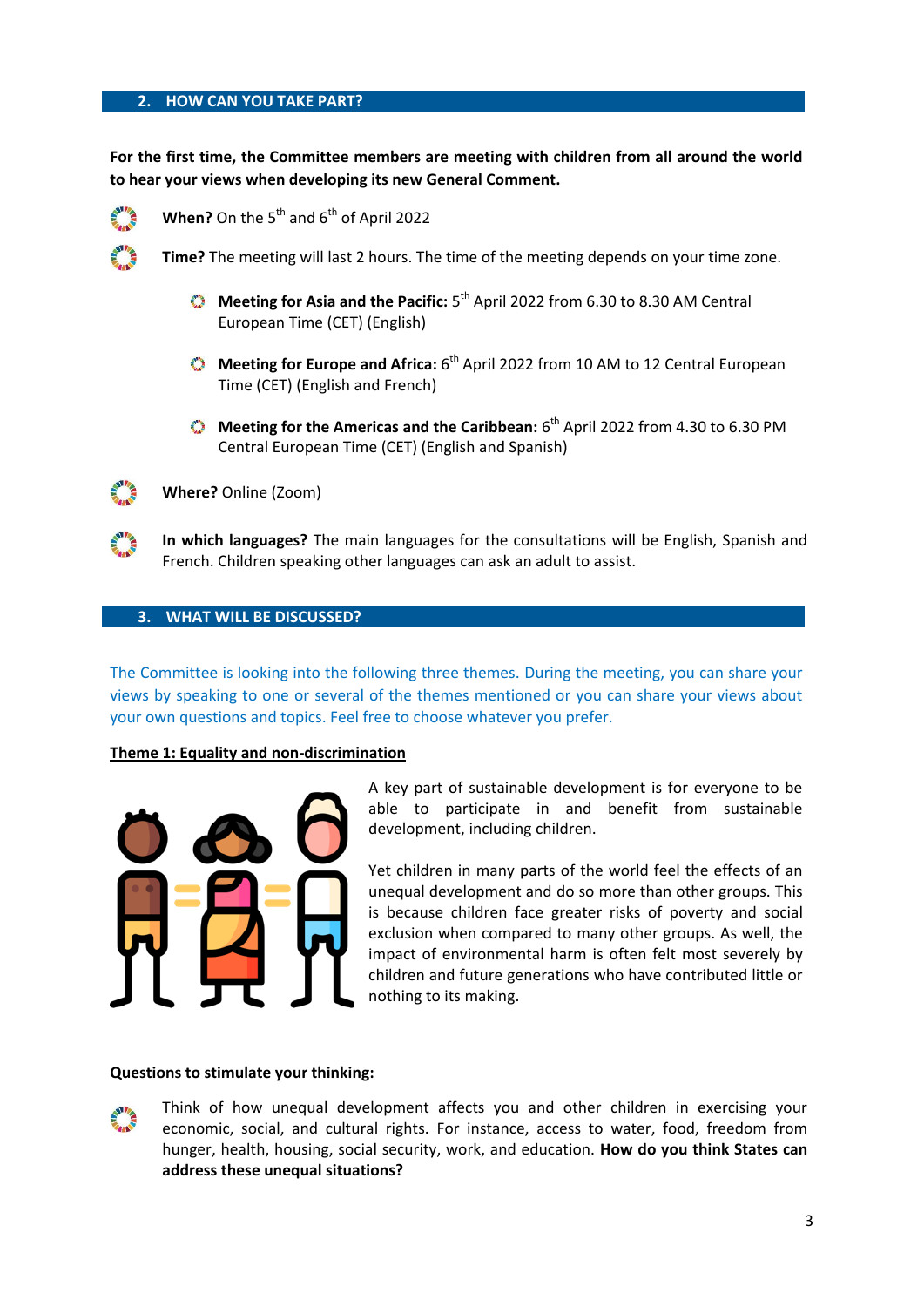

Many climate activists and strikers are bringing cases to courts and international human rights bodies to try to get climate justice. **What measures should States put in place to ensure that children can access courts or other independent bodies to get a solution when Covenant rights are violated? Or when government actors and others fail to comply with the principles of sustainable development**?

# **Theme 2: The impact of climate change and environmental harm on realizing economic, social and cultural rights**



Climate change and environmental harm affect children's enjoyment of their economic, social and cultural rights in many ways.

The problems related to sustainable development and environmental harm are global and go beyond country borders. For example, where a river is polluted in one country and goes on to travel through other countries. The International Covenant on Economic,

Social and Cultural Rights makes clear that governments must work with other governments to ensure that economic, social and cultural rights are protected across the world. However, often governments do not do this.

# **Questions to stimulate your thinking:**

- Children's economic, social and cultural rights are affected by climate change and other harm to the environment. **What must States do to stop harm to the environment and repair the damage it does – or might do – to your rights?**
- **What must States do to ensure that you and your communities can grow and develop while protecting the environment?** 
	- **What can States do to make sure that they help/support each other and ensure that all countries can grow in a sustainable way?**